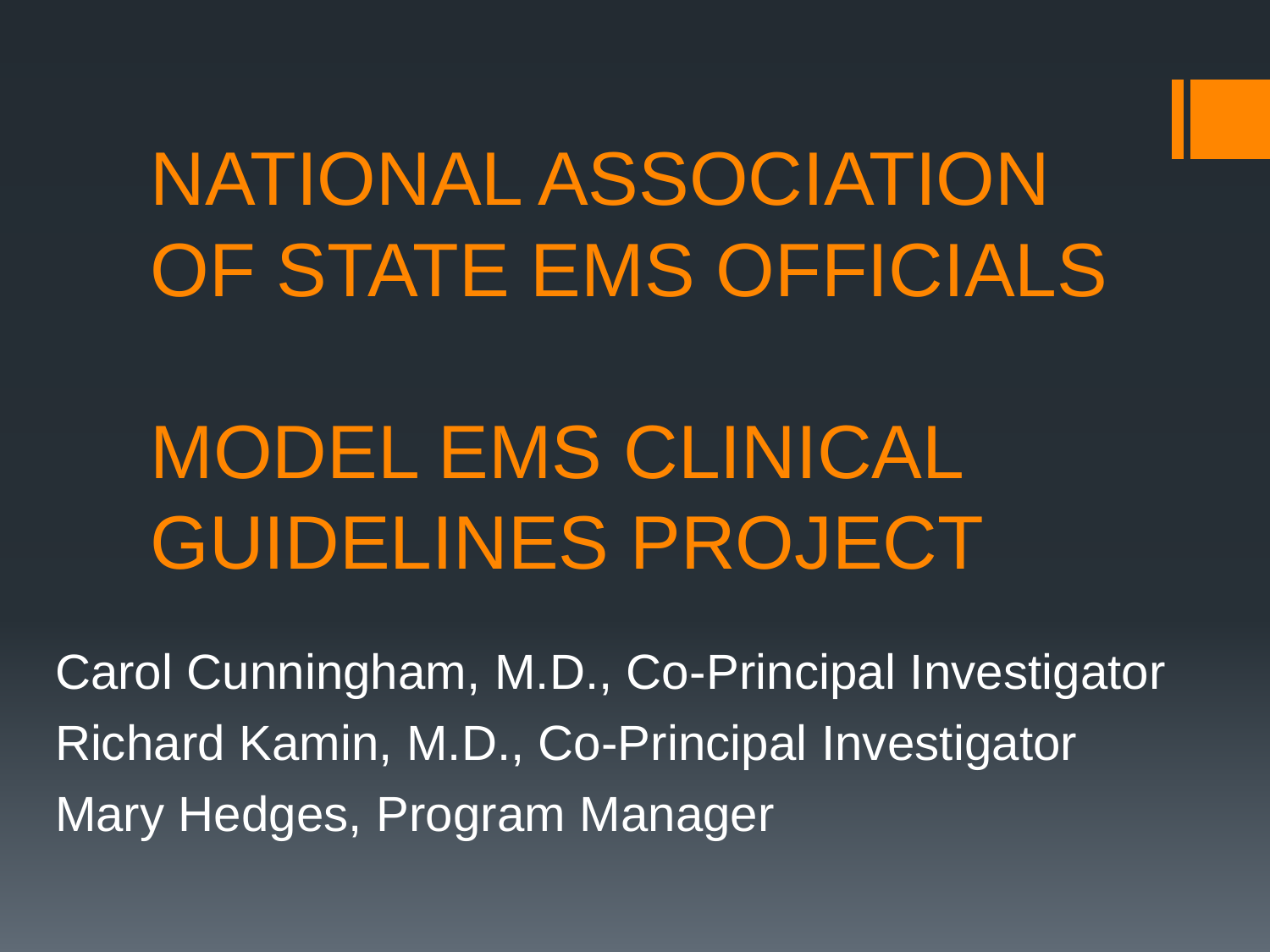#### Why the Need for Model EMS Clinical Guidelines?

To provide a model set of prehospital guidelines that reflect current, evidence-based practices (when available) to enhance patient care.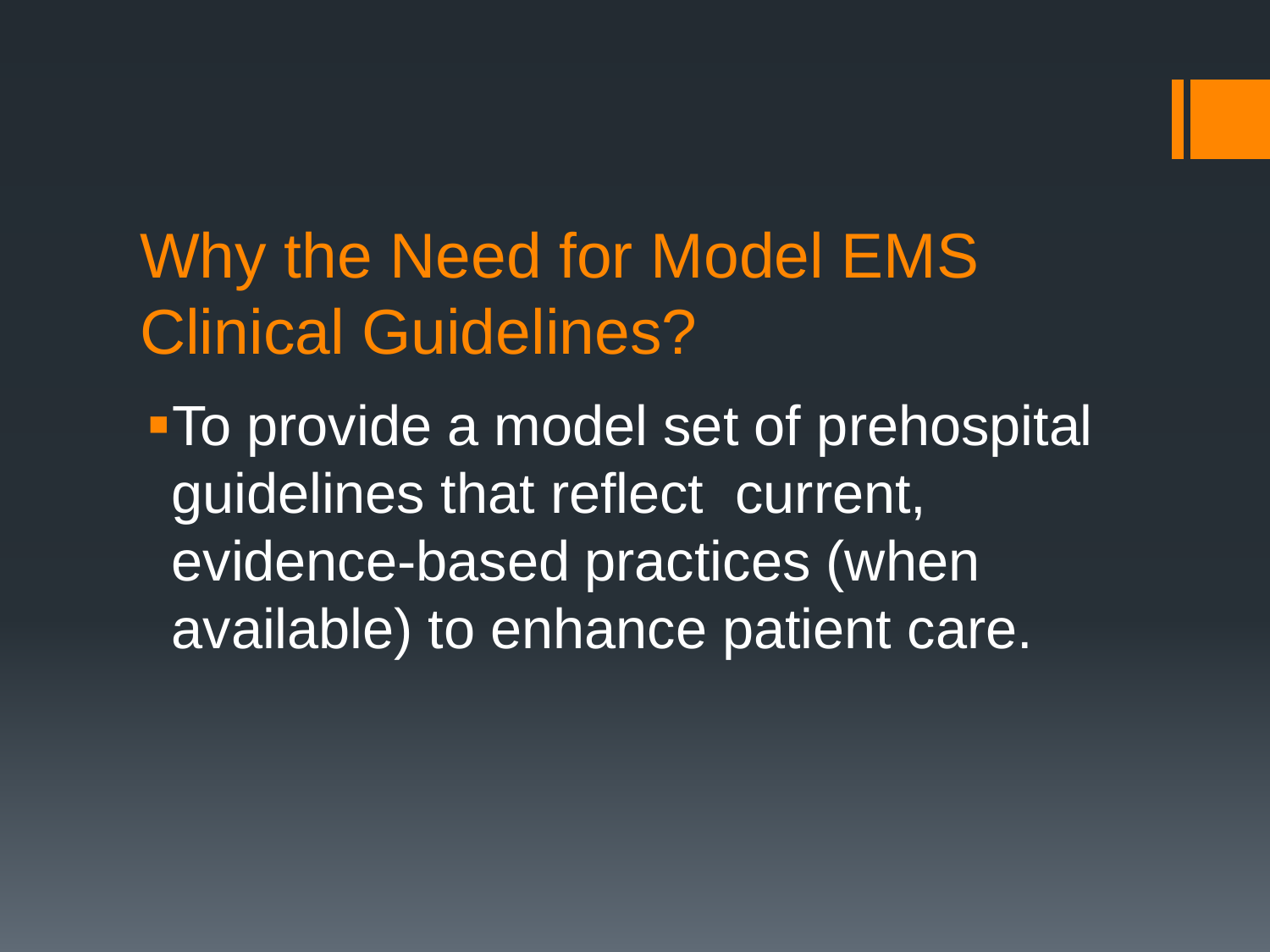Why the Need for Model EMS Clinical Guidelines?

**To promote uniformity in prehospital** care which, in turn, promotes skilled practice as EMS providers move across healthcare systems.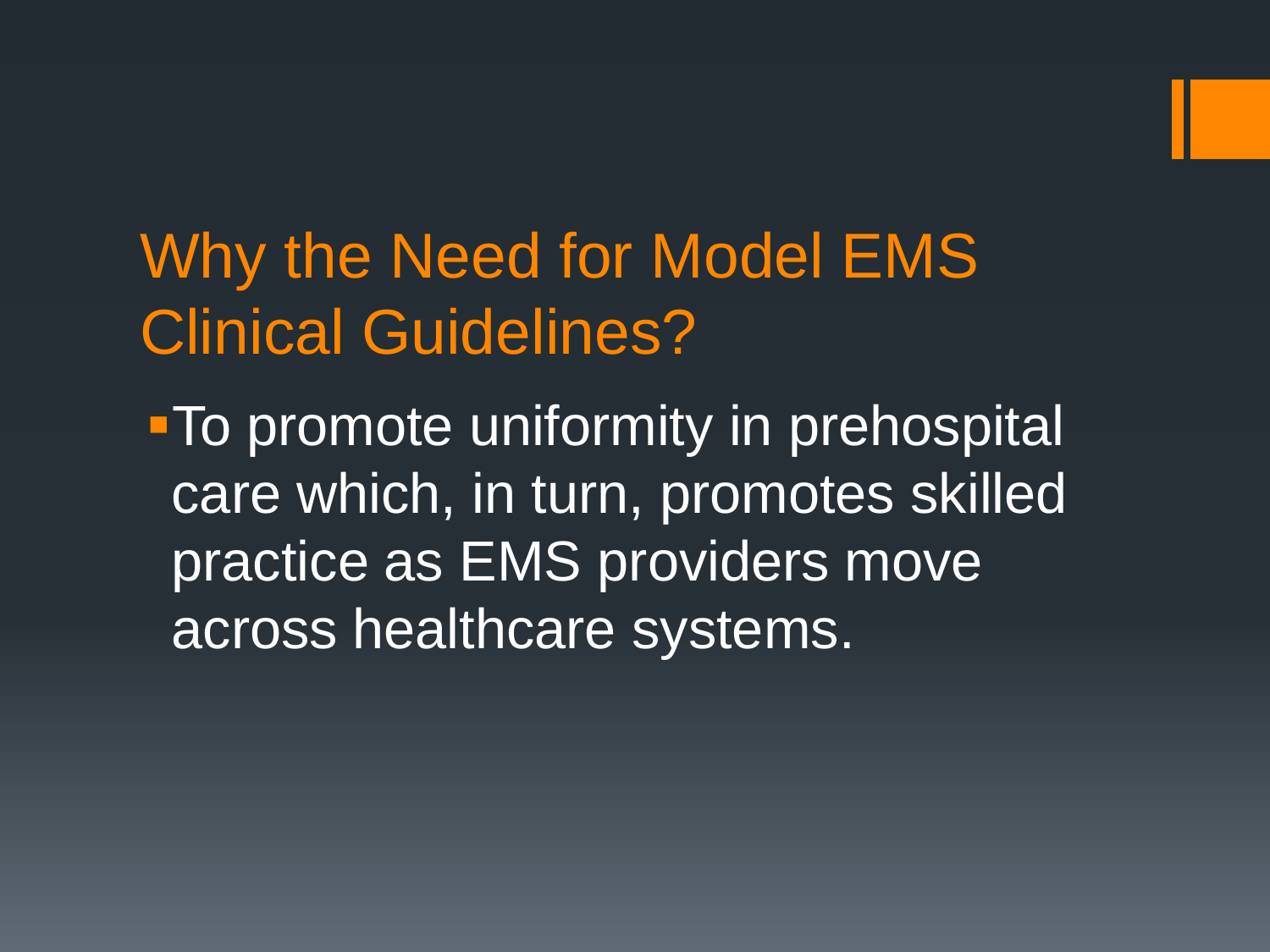Why the Need for Model EMS Clinical Guidelines?

**To provide a ready-to-adopt set of** guidelines to EMS systems that lack resources and/or experience to develop their own.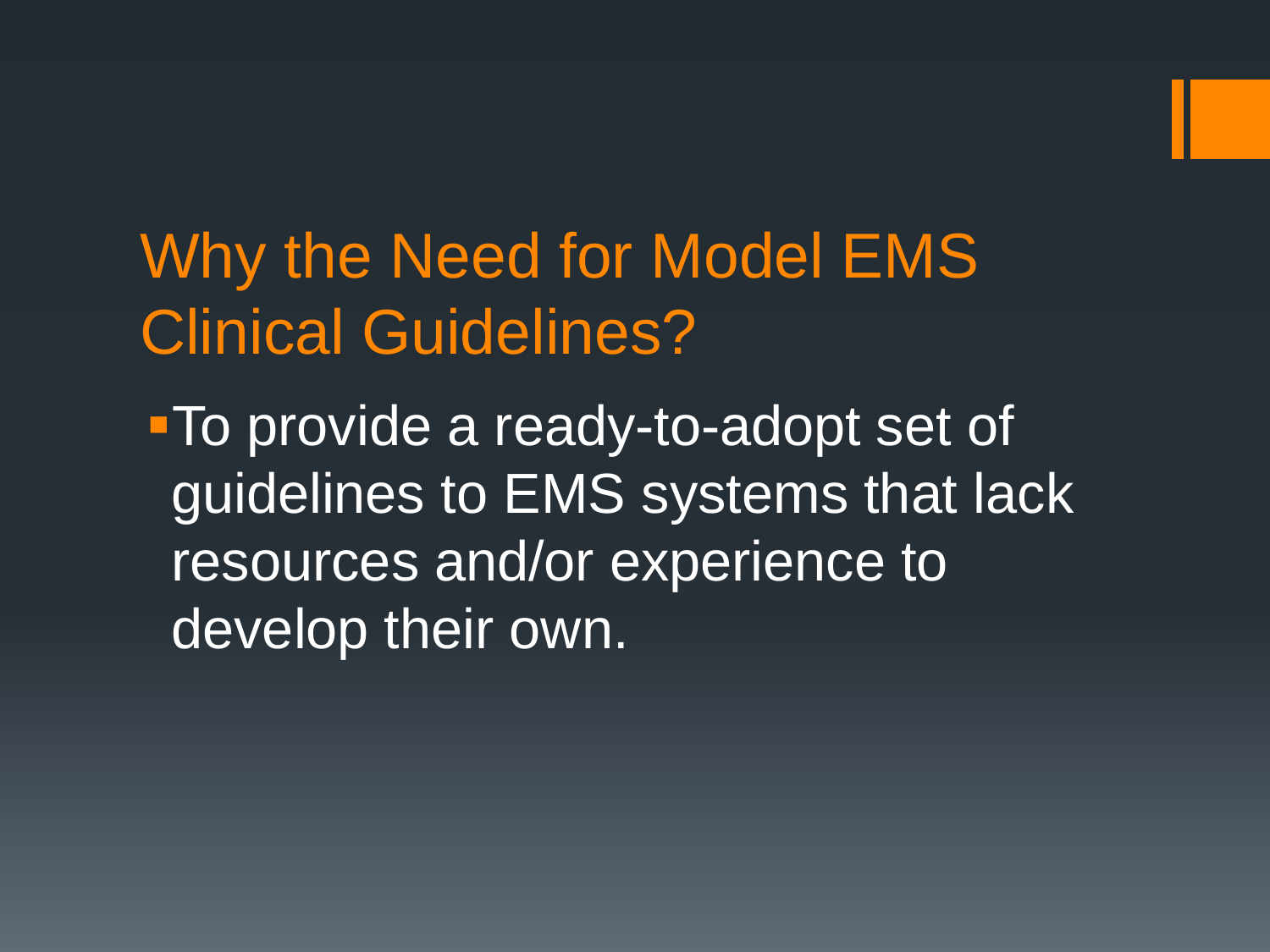#### Evolution of Prehospital Airway Management for COPD - "the old way"

Nasal cannula Face mask Ambu bag **Endotracheal** intubation **Pulse oximetry** 

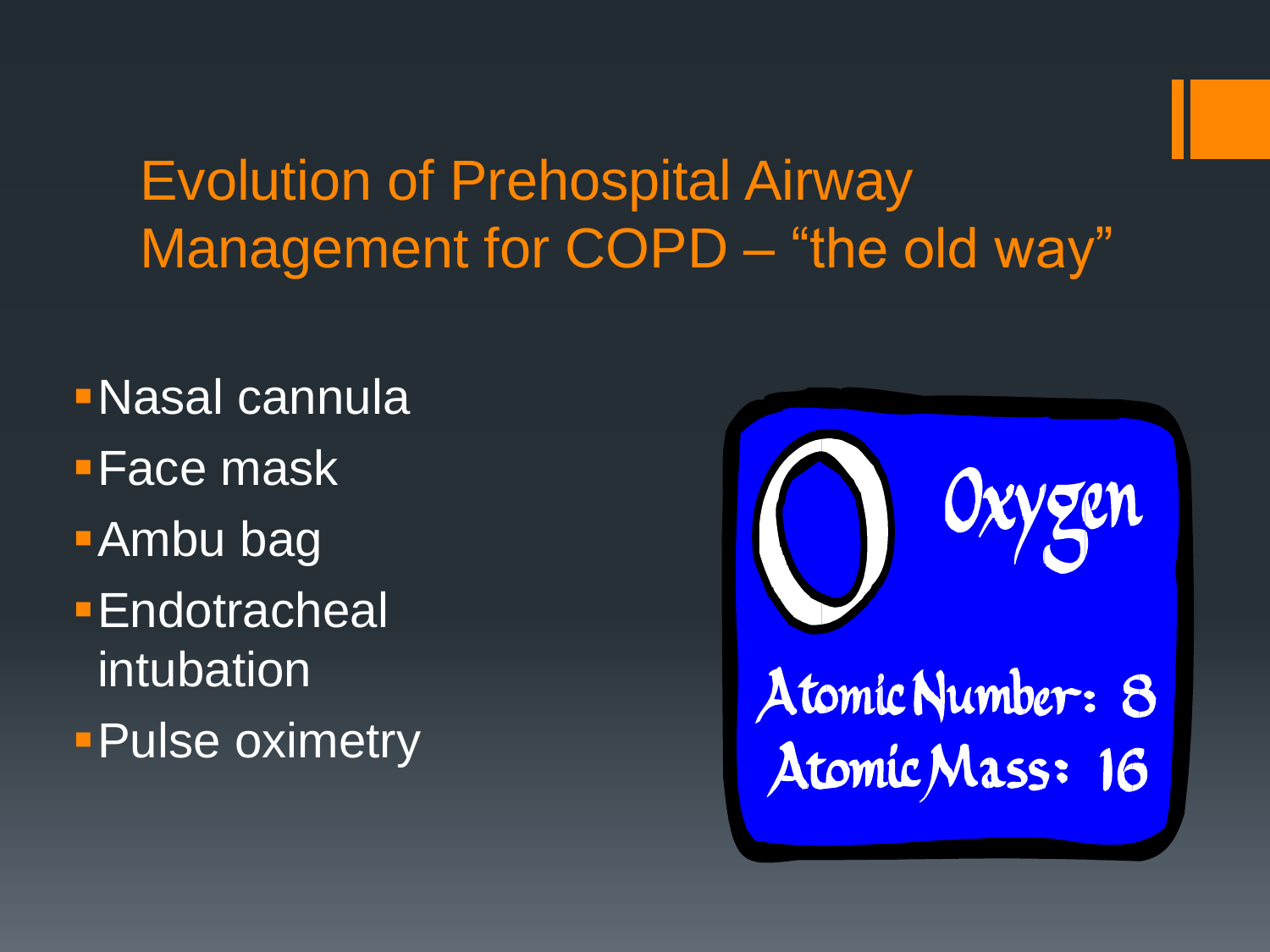#### Evolution of Prehospital Airway Management for COPD - " the best practice"

Nasal cannula

- **Non-invasive positive** pressure ventilation CPAP / BiPAP
- Colorimetric and waveform capnography

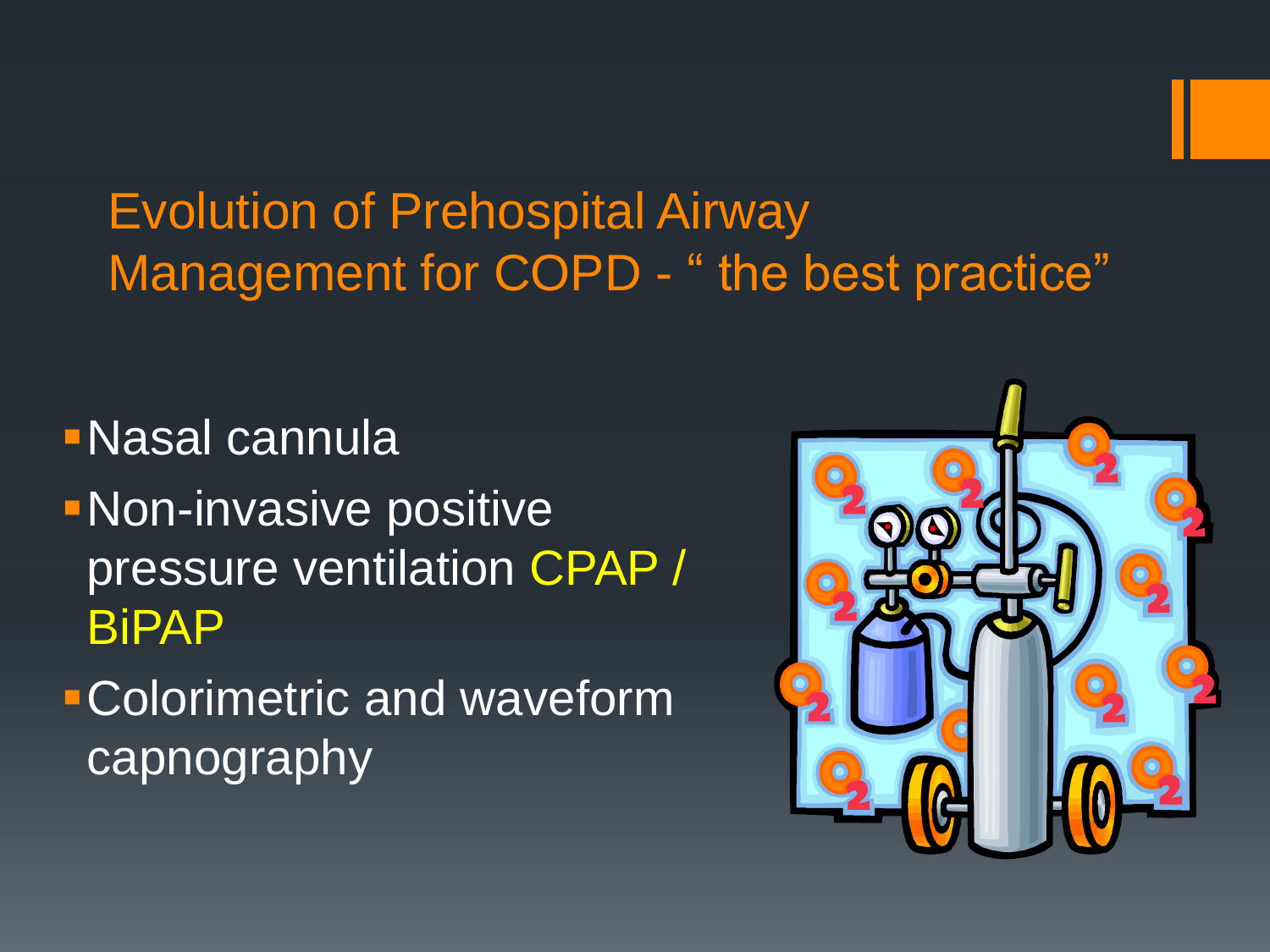#### Potential Positive Impact of Model EMS Clinical Guidelines

**Improvement, unification, and standardization of:** 

- Clinical and patient care delivery
- Quality assurance processes
- Data collection
- Research
- Provide a platform for evidence-based driven measures in the future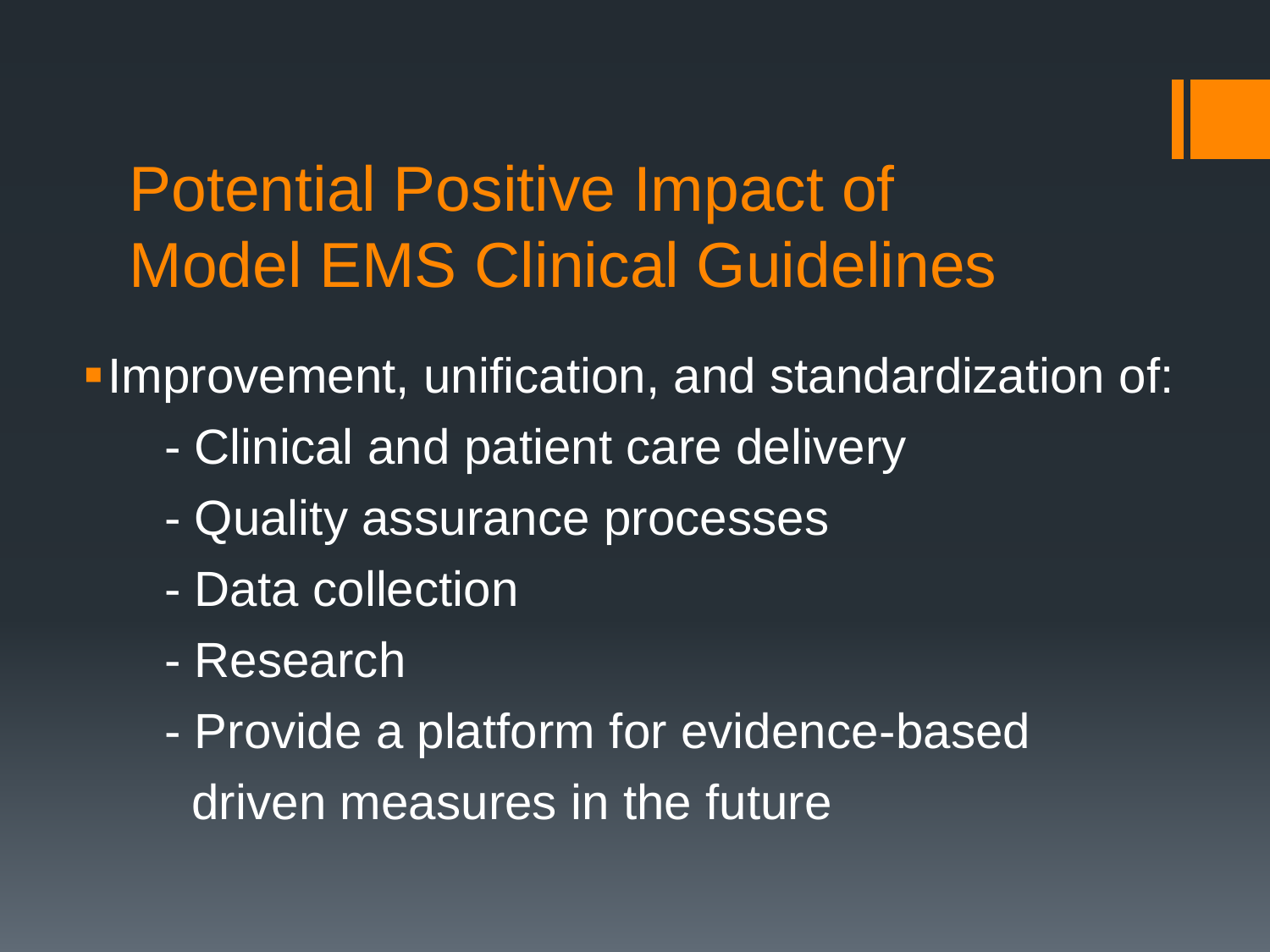Model EMS Clinical Guidelines Project – Mission of the Workgroup **-The national model EMS clinical** guidelines are intended to help state EMS systems ensure a more standardized approach to the practice of patient care, and to encompass evidence-based guidelines as they are developed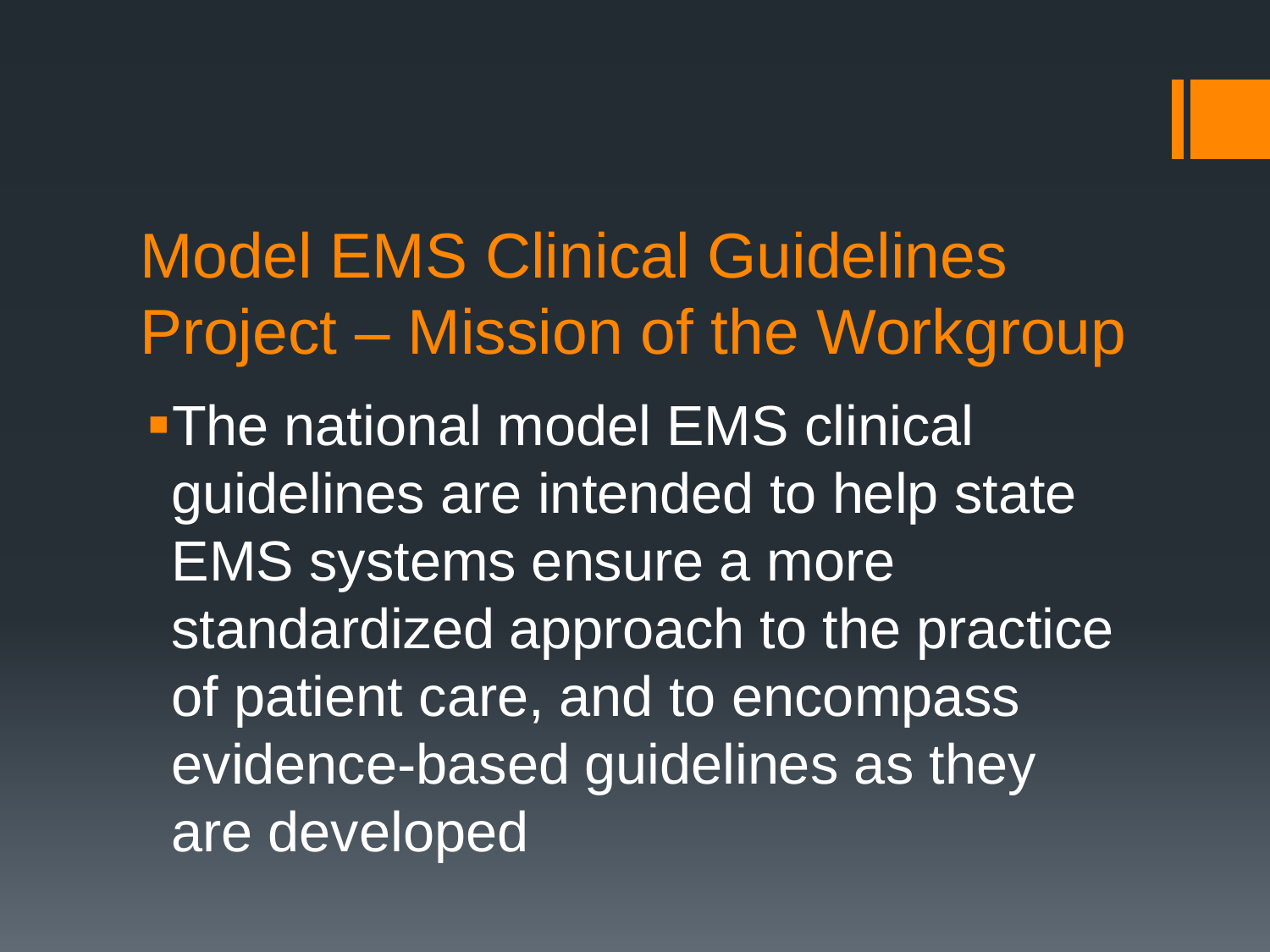#### Model EMS Clinical Guidelines Project – Mission of the Workgroup

Twenty-four (24) month project to develop national model EMS clinical guidelines

**-Input will be solicited from the broader** EMS and stakeholder community prior to the finalization of each of the three phases of the project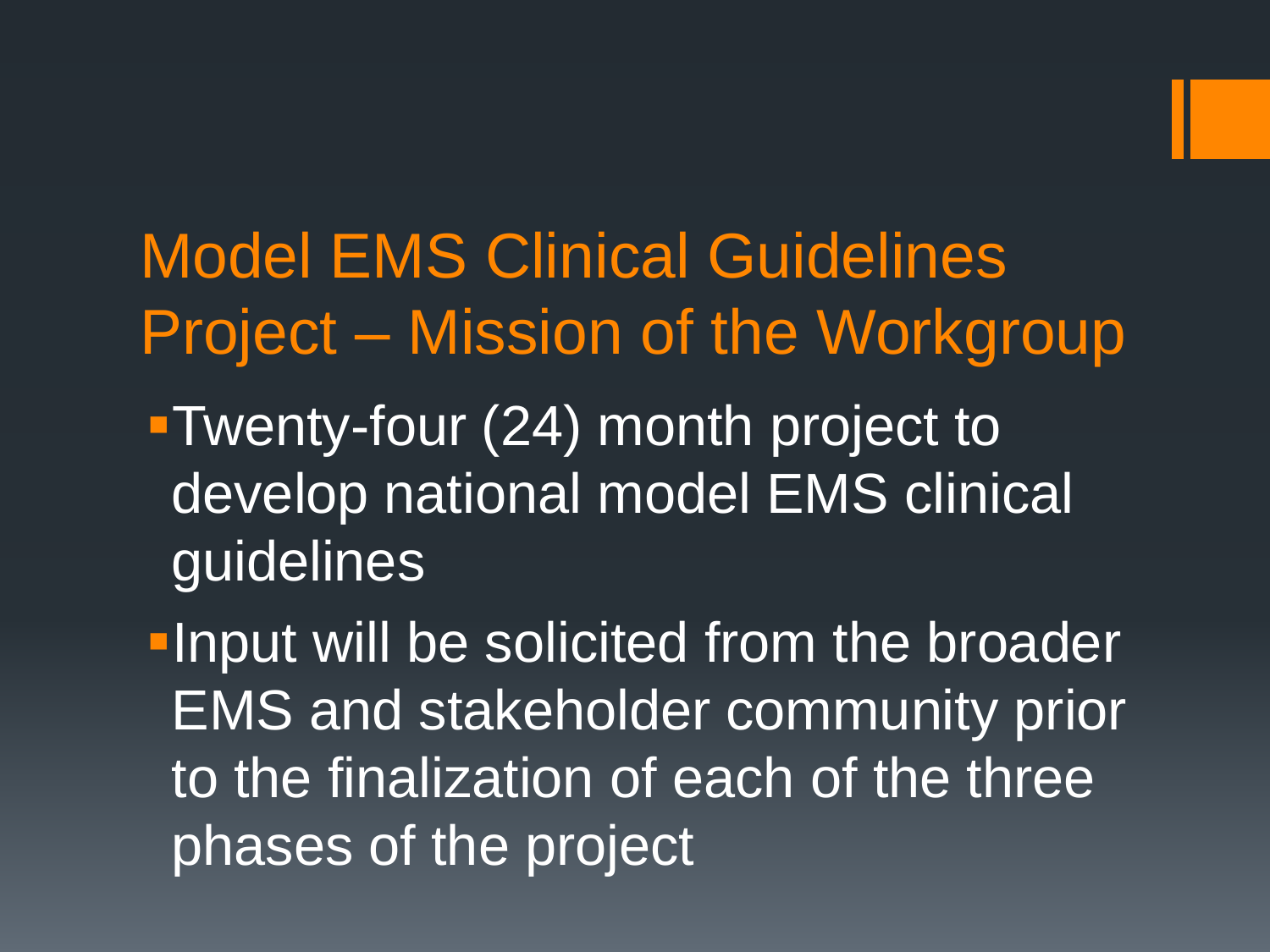#### Model EMS Clinical Guidelines Project - Objectives

1) Develop list of core clinical guideline titles (serious injury, chest pain, diabetic emergencies, asthma/respiratory distress, pediatric emergencies, etc.)

 *Beginning with existing evidence-based guidelines, the grantee and work group will agree on additional list of guidelines that would benefit most from uniformity.*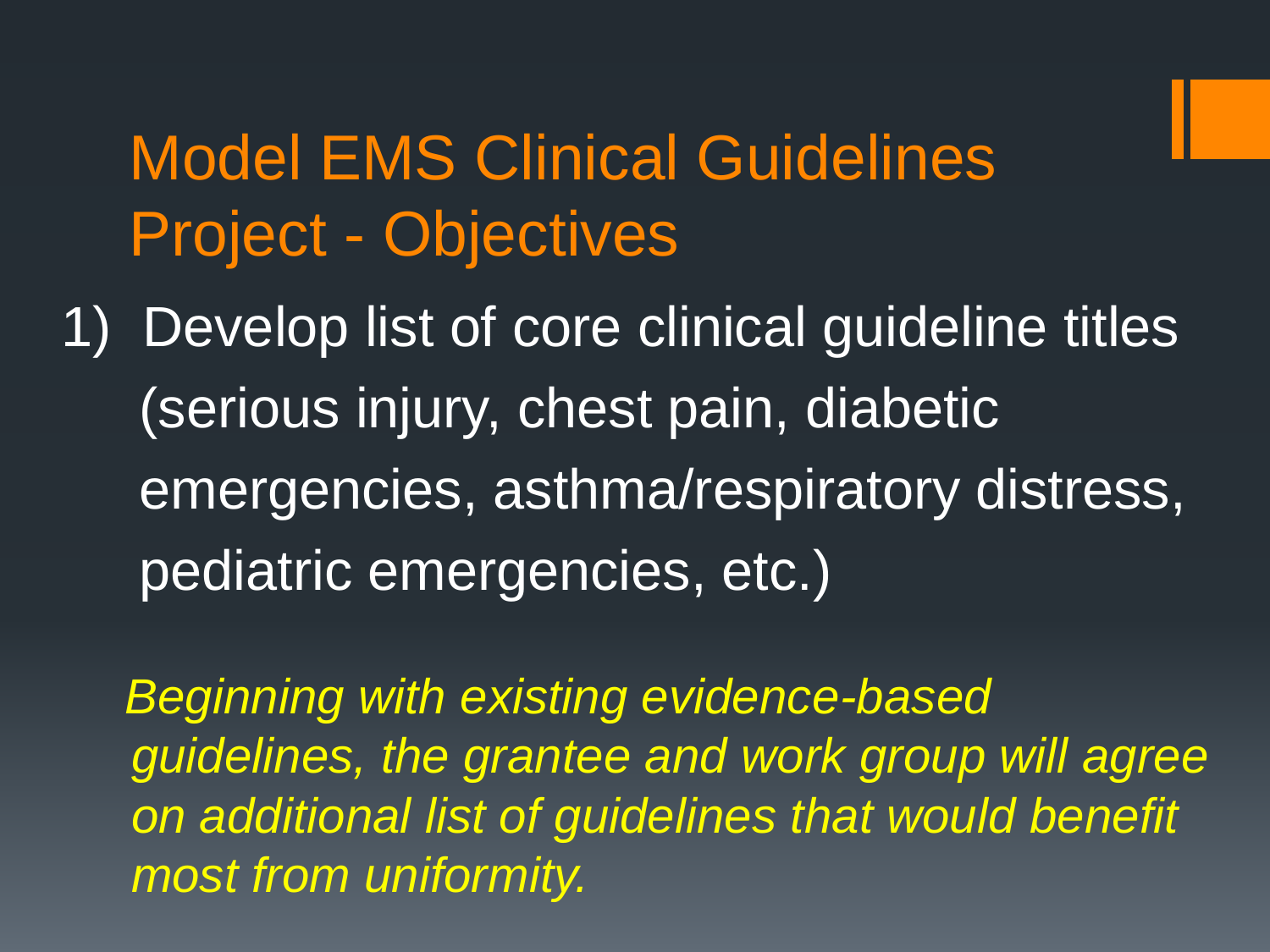#### Model EMS Clinical Guidelines Project - Objectives

2) Develop necessary components for each EMS clinical guideline to be developed

*Before proceeding with guideline development, the grantee and work group will identify what each guideline must contain (e.g., inclusion/exclusion criteria, need to address pediatric differences, quality assurance/performance points).*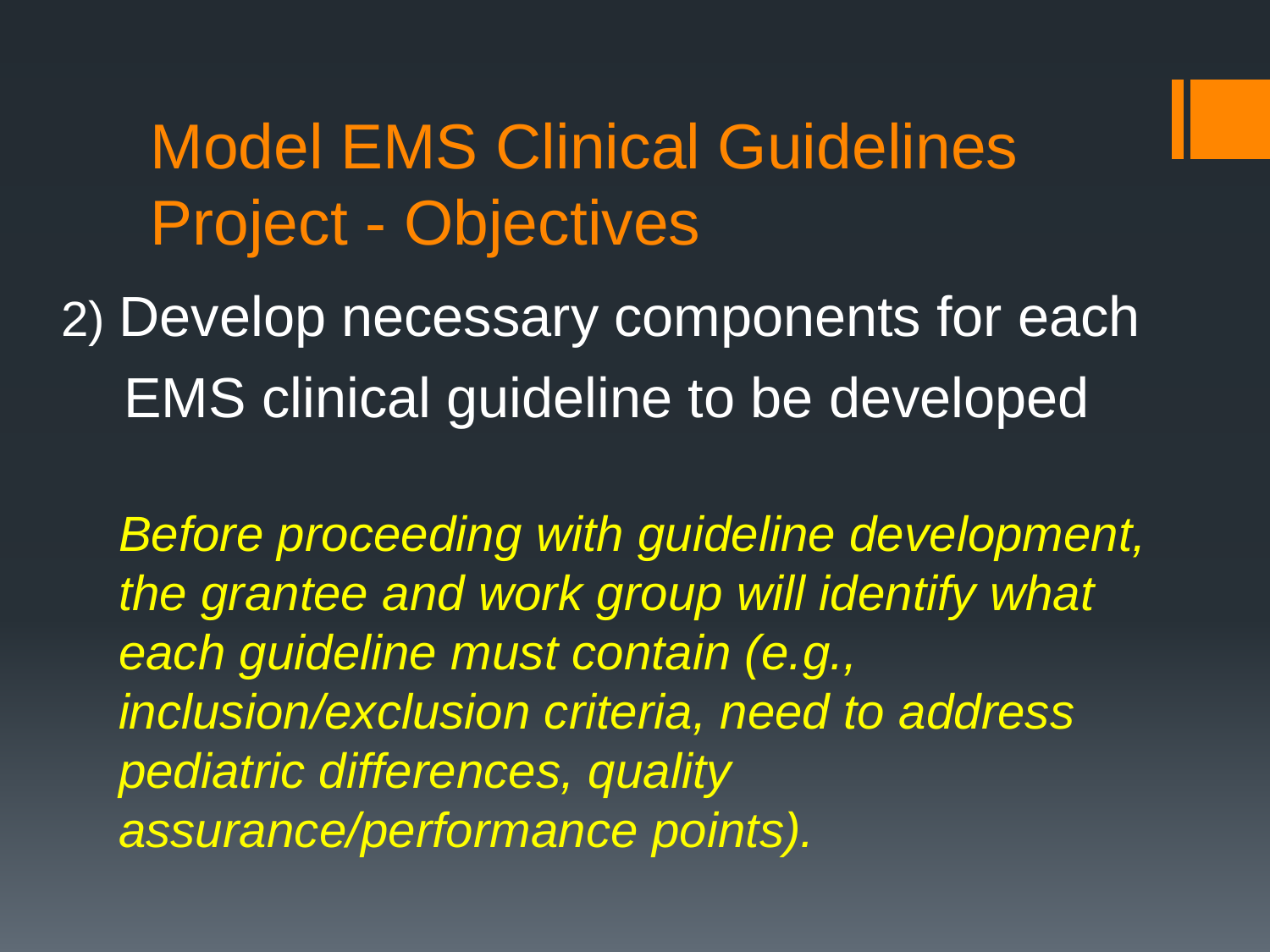#### Model EMS Clinical Guidelines Project - Objectives

3) Draft core model EMS clinical guidelines

*The grantee and work group will develop the core model EMS clinical guidelines assuring coordination with the NHTSA EMS Evidence-Based Guideline project.*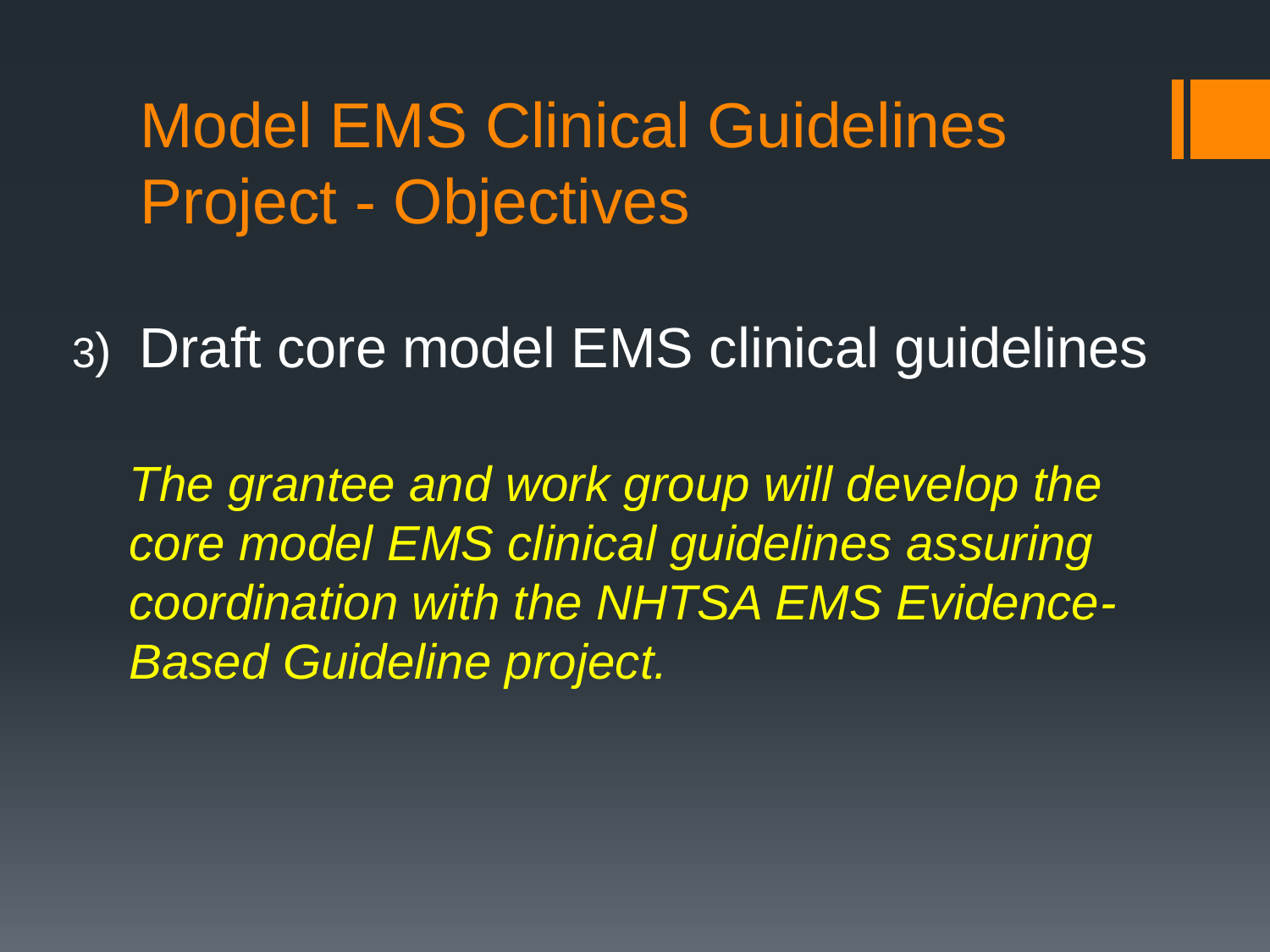#### Additional actions

**Future Meeting Schedules**  -Monthly teleconferences -Second and third face-to-face meetings **Format and layout of document I dentify the current best practices for guidelines** that have not undergone NHTSA's EBG process via research, review of existing EMS protocols/guidelines, and consultation with subject matter experts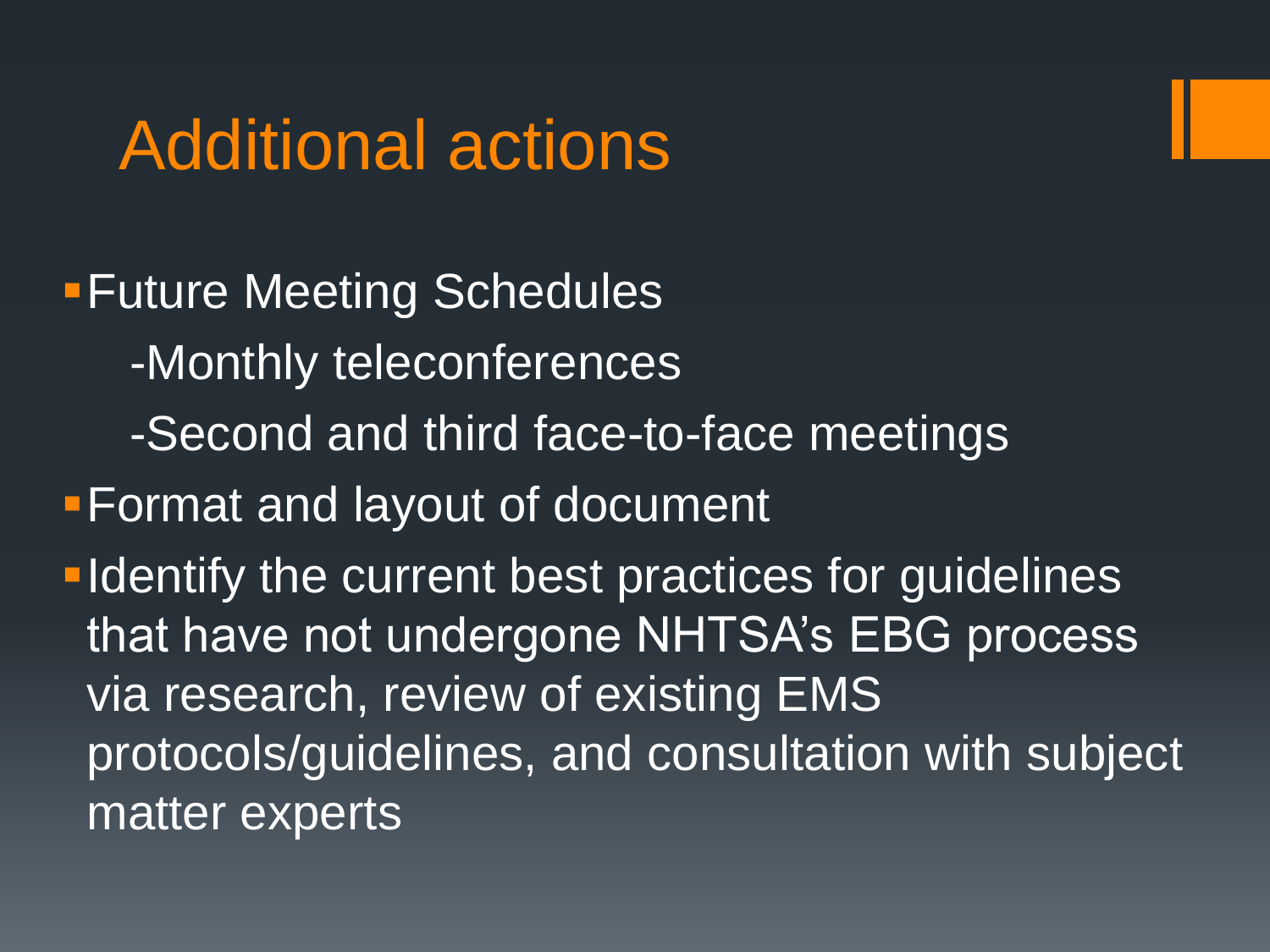#### Additional actions

- Writing assignments of model EMS clinical guidelines to workgroup members and/or workgroup committees
- **-Incorporate currently available NHTSA** evidence-based guidelines into the document in the chosen format
- **Obtaining feedback from NASEMSO councils** and the EMS community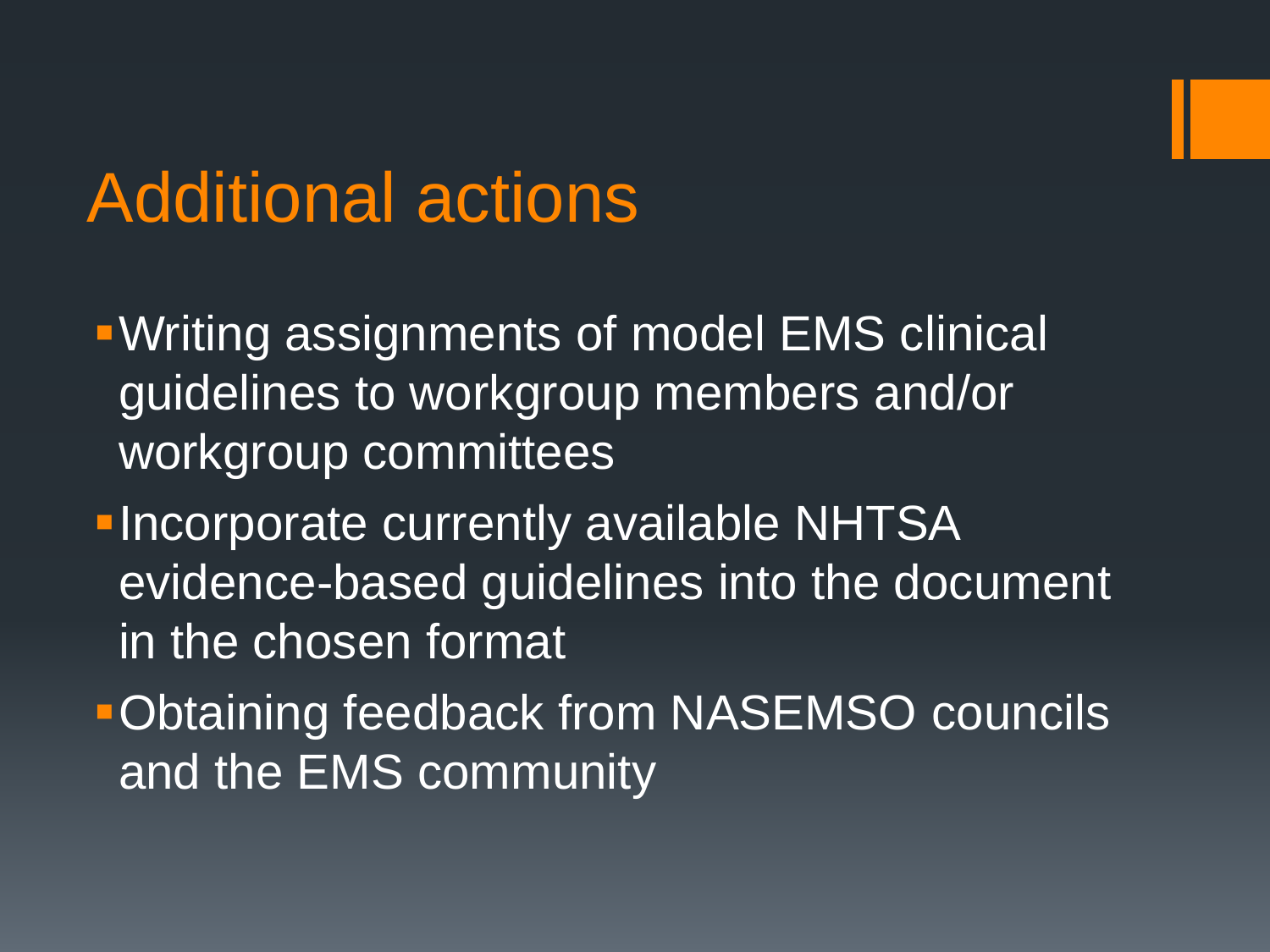#### Model EMS Clinical Guidelines Project Grant Timeline

The official 24-month clock of the project grant timeline began ticking on

#### *SEPTEMBER 27, 2012*

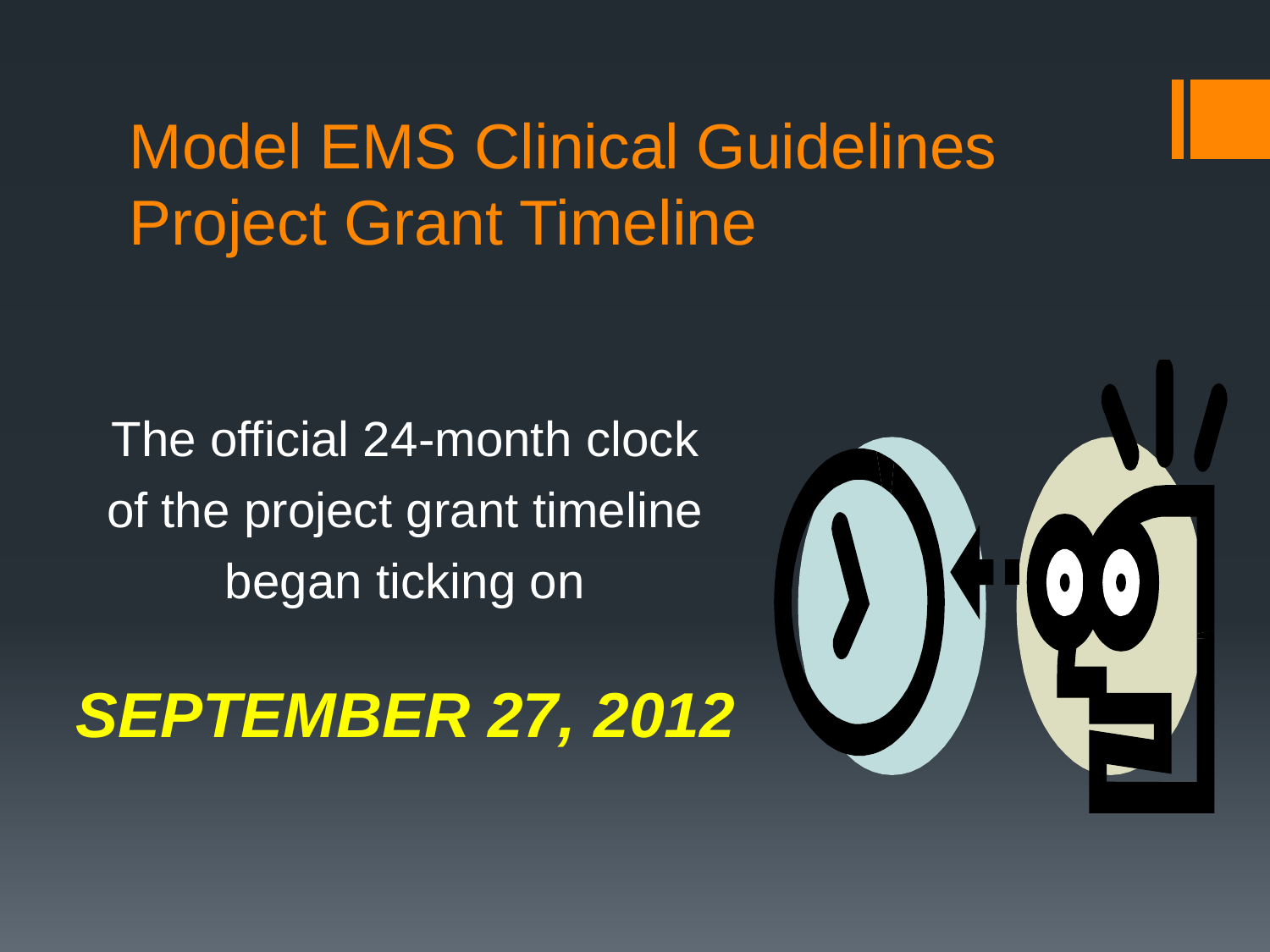### Critical Deliverable Deadlines



Draft Core **Clinical** Guidelines Titles and Necessary **Components** 

*JUNE 2013*

Draft Core Model Clinical **Guidelines** *APRIL 2014*

Final Model **Clinical Guidelines**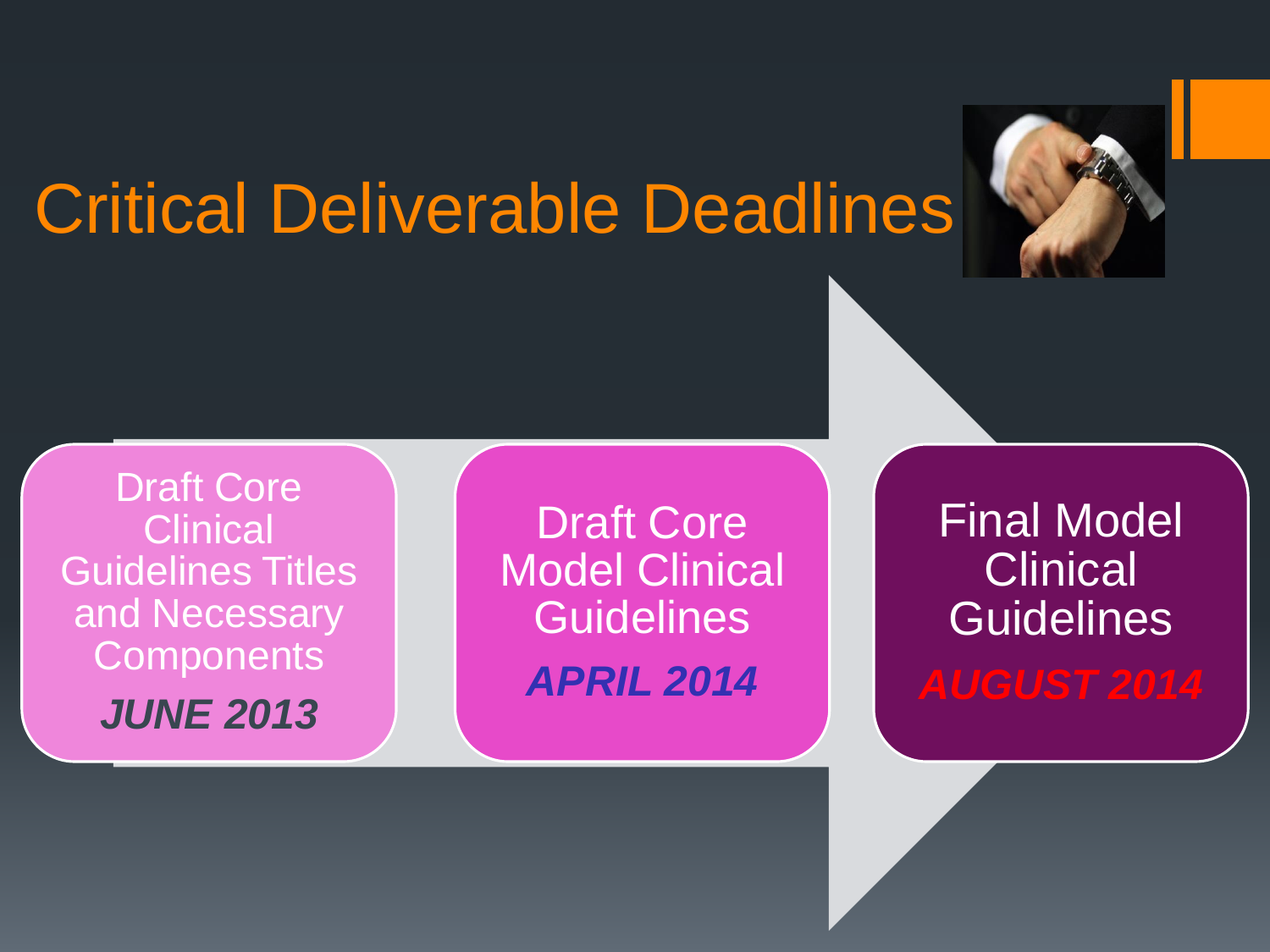### Model EMS Clinical Guidelines



# *SEPTEMBER 2014*

A Hollywood wrap with submission of final guideline document to NHTSA!